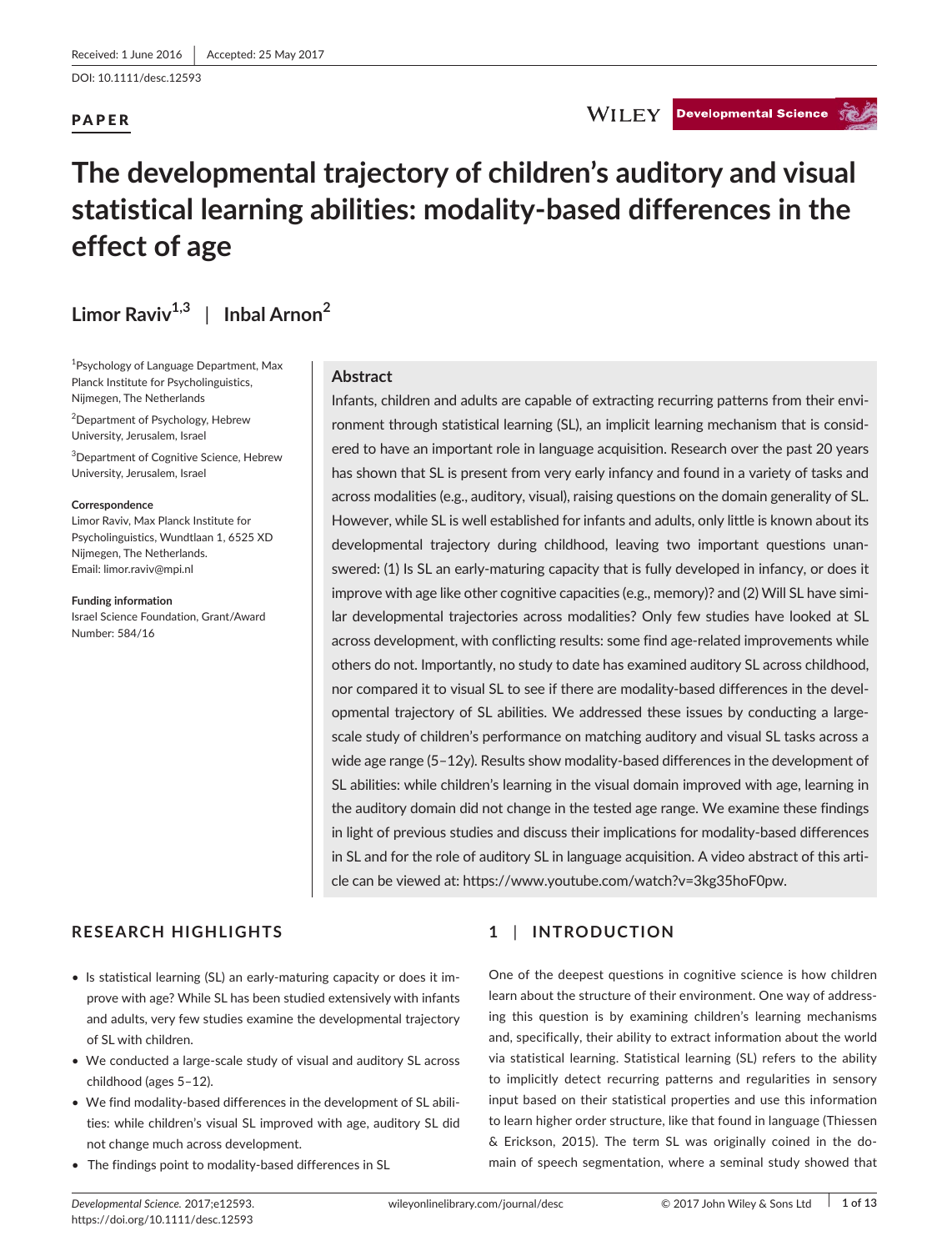**2 of 13 a**<br>**WILEY-Developmental Science ALLANDER ARROR ARNON RAVIV AND ARNON** 

8-month-old infants are capable of using the transitional probabilities between syllables as a cue to word boundaries: after hearing an artificial language for a few minutes, infants could distinguish between words and foils based on their statistical properties (Saffran, Aslin, & Newport, 1996).

SL is postulated to play an important role in language acquisition: it is offered as a way to explain how children learn about the structure of the language they are exposed to without having to assume much innate knowledge (Romberg & Saffran, 2010). Indeed, SL was shown to facilitate learning across a wide range of linguistic domains (Saffran, 2003)—from learning phonemic inventories (Maye, Werker, & Gerken, 2002) through word order preferences (Gervain, Nespor, Mazuka, Horie, & Mehler, 2008), to the acquisition of syntactic patterns (Gómez & Gerken, 1999). This body of literature illustrates learners' ability to extract linguistic structure by attending to distributional regularities in their environment. Supporting its role in language learning, individual differences in SL are predictive of various linguistic outcomes for both children (e.g., Arciuli & Simpson, 2012; Kidd, 2012; Shafto, Conway, Field & Houston, 2012) and adults (e.g., Conway, Bauernschmidt, Huang, & Pisoni, 2010; Misyak & Christiansen, 2012) .Taken together, these findings suggest that SL plays an important role in the process of language learning across the life span.

In the past two decades, numerous studies have shown that SL is present from early infancy (Kuhl, 2004; Saffran et al., 1996); plays a role in learning various types of statistical relations (Gebhart, Newport, & Aslin, 2009); and is found across different modalities (i.e., auditory, visual and tactile domains; Conway & Christiansen, 2005; Emberson, Conway, & Christiansen, 2011). Surprisingly, while SL has been studied extensively in both infants and adults, very few studies have examined changes in SL from infancy to adulthood, despite the relevance of such findings for two fundamental questions on the nature of SL and its role in learning. The first question has to do with the developmental trajectory of SL: Is SL an early-maturing capacity that does not change much throughout development, or does it improve with age? On the one hand, SL is already present in very young infants and postulated to play a role in language acquisition, suggesting that it is an early-maturing capacity. On the other hand, most other cognitive capacities do develop with age. The second question relates to the modality-specific characteristics of SL. Although SL is found in multiple modalities and various sensory inputs, there is growing evidence for modality-based differences in adults' SL abilities (Frost, Armstrong, Siegelman, & Christiansen, 2015; Krogh, Vlach, & Johnson, 2012). If SL is a unitary mechanism, we may expect it to develop similarly across modalities. In contrast, a modality-specific mechanism may result in different developmental trajectories between modalities.

Interestingly, there is little data that can be brought to bear on these two questions. Only few studies have looked at how SL abilities change during development and they show a mixed pattern of results: while some argue that SL is age-invariant (e.g., Saffran, Newport, Aslin, Tunick, & Barrueco, 1997), others report an improvement in SL with age (e.g., Arciuli & Simpson, 2011, see detailed review in the next section). With regard to modality, while infants are capable of performing

both auditory and visual SL (Bulf, Johnson, & Valenza, 2011; Saffran et al., 1996), no study has compared children's SL abilities across modalities using similar tasks nor asked if performance is similarly affected by age in the two modalities.

In the current study we take a step towards filling this gap by conducting the first large-scale cross-sectional study of visual and auditory SL across childhood (ages 5 to 12, *N* = 230), using two tasks that are matched on their statistical properties (learners are exposed to identical distributional input in the two modalities). Our main goal is to examine the effect of age on SL in the two modalities and the possible differences in developmental trajectory between them. In particular, we ask if the mixed pattern of results can be explained when modality is taken into account: does SL improve with age in the visual modality but not in the auditory one? We focus on the age range between 5 and 12 for theoretical and methodological reasons. This is the same age range for which there are contradictory findings on the effect of age in the visual and auditory domains (e.g., Arciuli & Simpson, 2011; Saffran et al., 1997), yet no study has compared performance across the entire range. Looking at this age range allows us to test the hypothesis that age affects performance differently in the two modalities.

#### **1.1** | **SL across development**

In theory, there are several possible predictions on the developmental trajectories of SL. The first is that SL improves with age, just like many other cognitive abilities (e.g., working memory, see Gathercole, Pickering, Ambridge, & Wearing, 2004). This prediction is also motivated by recent findings from the field of implicit learning. SL is often seen as a type of implicit learning (Perruchet & Pacton, 2006), which was traditionally considered to be age-invariant (Reber, 1993). Yet this view has been challenged in recent years: while some studies support age-invariance (e.g., Meulemans, Van der Linden, & Perruchet, 1998), there is growing evidence that implicit learning does improve with age (Janacsek, Fiser, & Nemeth, 2012; Lukács & Kemény, 2014; Vaidya, Huger, Howard, & Howard, 2007). Since SL involves implicit learning, we may expect it to show a similar developmental trajectory and improve with age across modalities (Misyak, Goldstein, & Christiansen, 2012).

A different prediction can be made when we consider the role of SL in language acquisition. Since infancy and early childhood are considered to be the prime-time for language learning (Birdsong, 1999), SL skills may be fully developed in infancy and not improve with age, a claim supported by the presence of SL in newborns (Bulf et al., 2011; Teinonen, Fellman, Näätänen, Alku, & Huotilainen, 2009). Since language learning skills are claimed to deteriorate with age (Birdsong, 1999), SL skills may even decrease with age.

A third, more nuanced, prediction on the effect of age on SL takes into account modality-based differences. The fact that SL is found in multiple sensory modalities suggests that it is a domaingeneral mechanism that works similarly on different kinds of input, linguistic and nonlinguistic (Kirkham, Slemmer, & Johnson, 2002; Saffran, Pollak, Seibel, & Shkolnik, 2007; Saffran & Thiessen, 2007).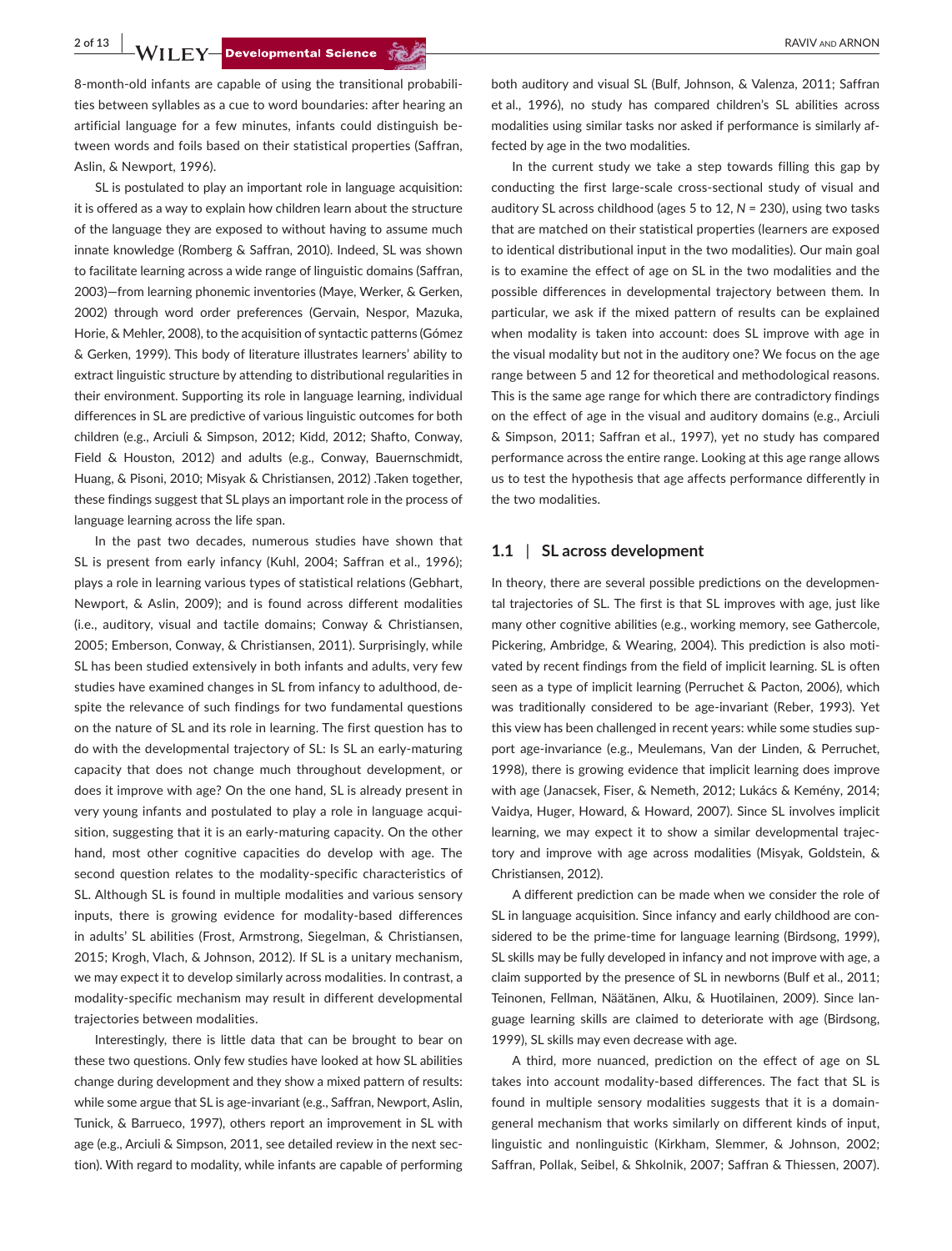However, there is growing evidence of differences in learning between the auditory and visual domains that are more consistent with a modality-sensitive characterization of SL (Frost et al., 2015). On an individual level, performance on auditory and visual SL tasks is not correlated, indicating that they may tap onto different abilities (Siegelman & Frost, 2015). There also seem to be qualitative differences in learning across modalities: adults showed better learning in the auditory domain when tasks were matched on statistical properties (Conway & Christiansen, 2005; Saffran, 2002). The two modalities are affected differently by the same constraints: for instance, increasing stimuli presentation rate led to better learning in the auditory domain, but worse learning in the visual domain (Emberson et al., 2011). Such modality-based differences could arise if the processes involved in statistical learning (e.g., integration vs. extraction; Thiessen & Erikson, 2013) are sensitive to the particular characteristics of the input (Frost et al., 2015).

From a developmental perspective, age may affect learning differently in the visual and auditory domains. Such a pattern has been reported in the domain of working memory where visual working memory improved more with age compared to audio working memory (Vountela et al., 2003). In particular, given its role in language acquisition, auditory SL may change less with age compared to visual SL. Language learning shows a unique developmental trajectory compared to other cognitive abilities whereby younger infants seem to show better capacities than older children and adults (Birdsong, 1999). Infants learn a great deal about language during their first year (e.g., Gervain & Werker, 2008): if auditory SL plays a part in this process, we may expect it to be at its prime in early infancy and not to change much in later childhood. Visual processing, in contrast, seems to show a more linear developmental path, with older children showing better abilities than younger ones in tasks that require visual attention (e.g., Colombo, 2001; Scaife & Bruner, 1975). Accordingly, we may expect visual SL to improve with age. Finding differences in the effect of age on learning in the two modalities would provide further support for the modality-sensitive nature of SL.

However, there is currently very little empirical evidence to support any of these predictions or distinguish between them. To date, only few studies have examined the effect of age on SL during childhood, and they exhibit a mixed pattern of results: while some studies find no difference between children and adults, others find an improvement with age. Interestingly, the difference seems to be, at least in part, modality related.

In the visual domain, two studies that compared children and adults on the same task found no effect of age. The first reports that children (aged 9 to 12) performed similarly to adults on a visual SL task (Bertels, Boursain, Destrebecqz, & Gaillard, 2015). The second found that adults performed significantly better on a visual SL task compared to children (age 6 to 11) and adolescents (age 12 to 17), but reports no significant difference between children and adolescents despite developmental changes to the hippocampal structure (Schlichting, Guarino, Schapiro, Turk-Browne, & Preston, 2017). Overall, these findings seem to point to age-invariance in visual SL across childhood. However, both studies are based on quite small samples, examine a relatively narrow

 **BAVIV** AND ARNON **3 of 13**<br>**Developmental Science WILEY** 

slice of development and look at performance at a few age points rather than across a wide age range—all of which may mask the effect of age on performance (Arciuli & von Koss Torkildsen, 2012; Bertals et al., 2015). A more comprehensive study of visual SL across development did find clear age-related improvement: Arciuli and Simpson (2011) examined visual SL in 183 children between the ages of 5 and 12 and found that older children showed significantly better abilities. This single comprehensive study suggests that visual SL does in fact improve with age.

There is even less work that examined SL across development in the auditory domain, despite its postulated role in language acquisition. Only one study compared children and adults on the same auditory task. Saffran et al. (1997) found no difference in auditory SL between 6-year-olds and undergraduate students, with both age groups showing similar learning. This is somewhat surprising given that auditory artificial grammar learning improves with age, with adults showing better learning than 6- and 9-year-olds (Saffran, 2001).

In sum, while Arciuli and Simpson's (2011) findings suggest that visual SL improves during development, the only study to compare auditory SL in children and adults found no difference between them. One possibility is that age does affect SL in the auditory modality as well, but that this pattern is not detected when using relatively small samples and comparing only one age group to adults (as done in the study reported above). Alternatively, it is possible that there are fundamental differences between visual and auditory SL that are also reflected in different developmental trajectories in the two modalities. In particular, SL may improve more slowly (or less) in the auditory domain. These possibilities are hard to evaluate given the existing literature since all the studies that have compared performance in the auditory and visual domain involve adults. Moreover, no study to date has compared auditory and visual learning in children across a wide age range using tasks with similar distributional properties.

## **2** | **THE CURRENT STUDY**

To test the three different predictions on the effect of age on SL, we conducted the first large-scale study of children's performance on auditory and visual SL across a wide age range (5–12y). We ask whether performance in these tasks is affected by age, and if so, then how: will auditory SL improve across development as found in the visual domain, or will SL have different developmental trajectories in the two modalities? Our study is a first step in addressing the paucity of data on the developmental trajectory of SL. It aims to provide crucial and novel findings on two important questions: (1) the effect of age on SL during childhood; and (2) the modality-sensitive nature of SL. Our study extends previous work by conducting the first large-scale study of auditory and visual SL during childhood using tasks that have the same distributional structure.

In order to examine children's SL abilities in both domains, we conducted two studies: Experiment 1 tested auditory SL (ASL) and Experiment 2 tested visual SL (VSL). We first report the results of the two experiments separately, and then compare them using a unified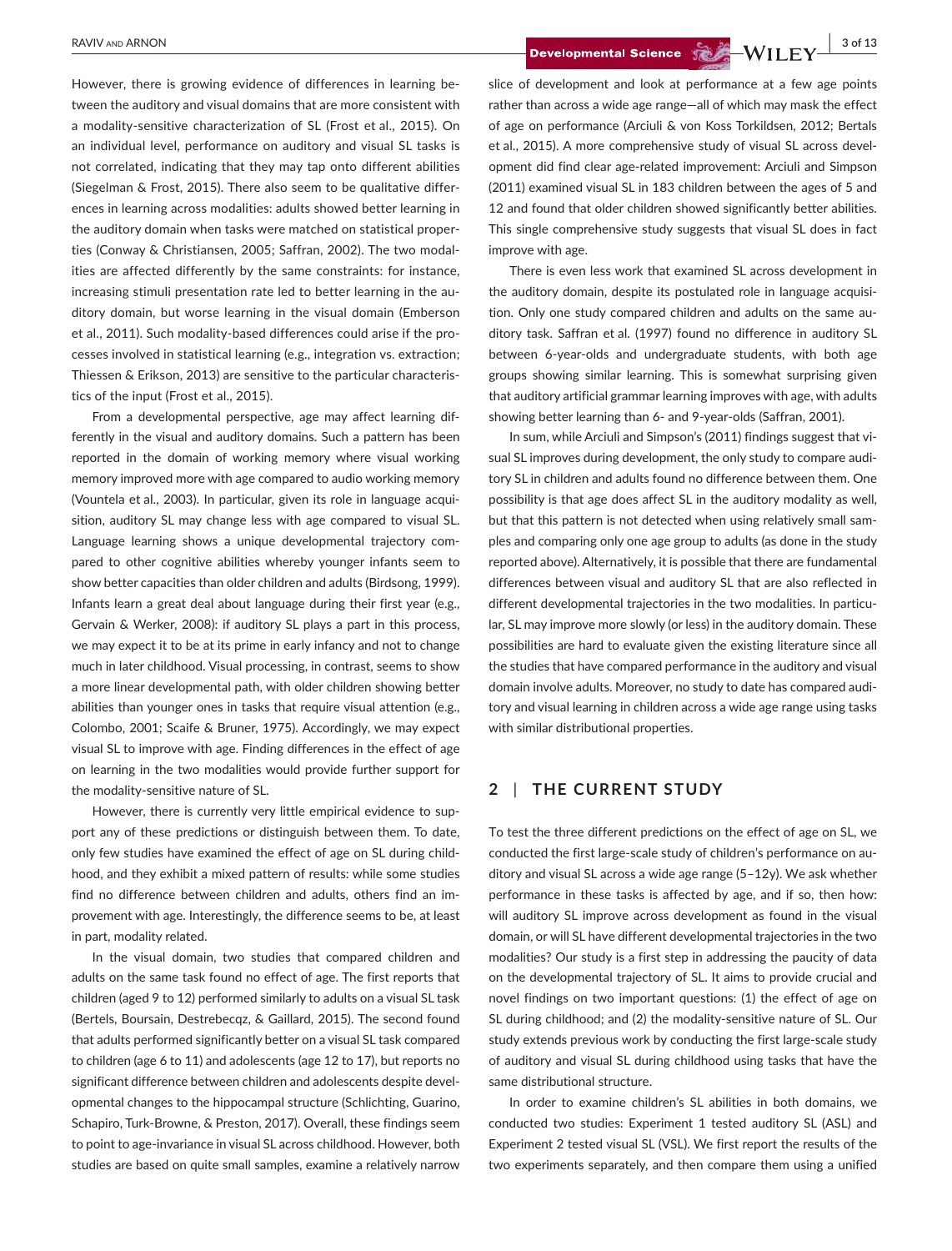**4 of 13 WILEY—Developmental Science**  $\frac{1}{2}$  **Property and ARNON** 

analysis. Importantly, while there are differences between the tasks in that one uses auditory stimuli (syllables) and the other visual stimuli (alien shapes), they are matched on several important properties. First, the tasks have the same statistical properties for items during exposure and testing: same number of triplets, same TPs within items and between items, same number of test trials and identical construction of foils. This makes the statistical structure of the input identical between modalities. Second, the tasks were run using the same procedure, with a similar cover story by the same research assistants in the same environmental setting. Both factors increase our ability to compare performance in the two modalities.

We focus on the ages between 5 and 12 for several reasons. Theoretically, our main goal is to ask if age affects performance differently in the two modalities. The chosen age range is the one most suited to address this question because this is the same range for which there are *contradictory* findings in the visual and auditory domains (Arciuli & Simpson, 2011; Saffran et al., 1997), yet there is no study that looked at both modalities with these ages using tasks with similar distributional properties. Methodologically, while there is also need for developmental data from infancy to childhood, there are currently no existing tasks that can be reliably used with this entire sample. Qualitatively and quantitatively different paradigms are used to measure learning in infants compared to older children and adults. Studies of SL in infancy use implicit measure like gaze duration and head turning, which are less reliable with more mobile older children and adults (Cristia, Seidl, Singh, & Houston, 2016). Most studies with adults use explicit judgments, which cannot be used successfully with young children or infants. Consequently, there is a real methodological challenge in collecting the whole range of needed developmental data (see also the General Discussion). While the current study does not cover the entire age range from infancy to late childhood, it provides crucial and novel findings on the developmental trajectory of SL.

#### **3** | **GENERAL METHOD**

Our auditory task was closely modeled on the classic segmentation task developed by Saffran et al. (1996), and our visual task closely resembled the child-friendly task used in Arciuli and Simpson (2011), based on Turk-Brown, Jungé, and Scholl (2005). As mentioned above, the two tasks were matched on several important properties to enable better comparison between them. We describe the tasks in detail in the method section of each experiment. While the tasks differed in the stimuli used (syllables vs. alien shapes), they were comparable in terms of the distributional information learners are exposed to.

#### **3.1** | **Participants**

In all, 115 children participated in the auditory task reported in Experiment 1 (age range: 5–12y, mean age: 8:4y, 65 boys and 50 girls) and 115 children participated in the visual task reported in Experiment 2 (age range: 5–12y, mean age: 8:3y, 60 boys and 55 girls). All children were visitors at the Bloomfield Science Museum in Jerusalem and

were recruited for this study as part of their visit to the Israeli Living Lab. All participants received a small educational reward in return for participation. Parental consent was obtained for all children participating in both experiments. All of the children who participated in the auditory task (Experiment 1) were native speakers of Hebrew, as were the majority of the children participating in the visual task (Experiment 2). None of the children had known language or learning disabilities.

#### **4** | **EXPERIMENT 1: ASL**

#### **4.1** | **Materials**

The auditory stimuli consisted of a synthesized "alien" language, containing five unique tri-syllabic words (made up of 15 different syllables): "*dukame*", "*gedino*", "*kimuga*", "*nalobi*" and "*tobelu*". All words were synthesized using the PRAAT software in order to control for syllable duration and frequency. Average word length was 850 ms. The words were concatenated together in a semi-randomized order (with the constraint that no word would appear twice in a row) to create an auditory familiarization stream. In this stream, the transitional probabilities (TPs) between syllables within a word were always 1, while the TPs between words were 0.25 (because syllables were not repeated across words and because each word could be followed by any of the other four). The exposure phase lasted 2;20 minutes, with each word repeated 32 times. Importantly, there were no breaks between words and no prosodic or co-articulation cues in the stream to indicate word boundaries.

The test phase included 25 two alternative forced-choice trials (2AFC), in which participants heard two possible "words" (separated by 500 ms), and had to choose which one sounded more like the language they had just heard. On each trial, participants heard a real word (like "*dukame*") either followed or preceded by a foil word. Foil words were constructed by taking the first syllable from one word, followed by the second syllable from another word, and the third syllable from a third word. Thus, each syllable in the foil words appeared in a similar position in real words, but with different surrounding syllables (for example, "*kilome*" or "*dubega*"). This created a difference in the statistical properties of the words and foils: while the TPs between every two adjacent syllables within a word are 1, the TPs between every two syllables in a foil test item are 0, as participants never heard these syllables one after the other during familiarization. If participants learn the statistical properties of the syllables in the stream, they should be able to distinguish between words and foils. The possible score on this task ranged from 0% accuracy (0/25 trials correct) to 100% (25/25 trials correct).

We assessed learning by comparing responses to words and nonwords, rather than part words, for two reasons. The main reason was that we wanted to avoid floor effects in learning. Because our exposure time was much shorter than previous ASL studies with children (under 3 minutes compared to over 20 minutes in Saffran et al., 1997), we wanted to use more salient distinctions to assess learning. Since our goal was not to show that children *can* discriminate words from part words (a finding shown in other studies), but to see how that ability changes with age,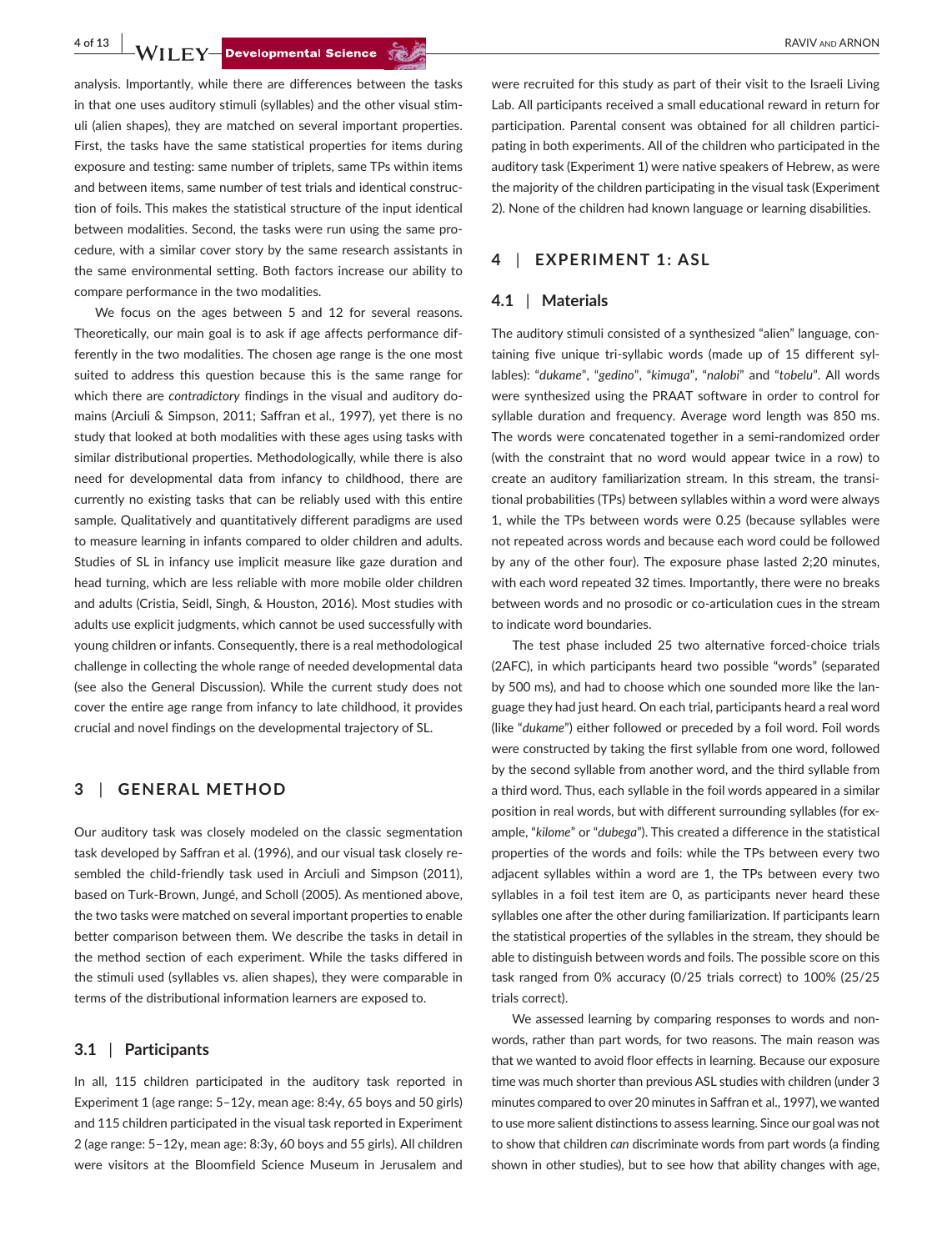**BAVIV** AND ARNON **1999 CONTROLLERY Developmental Science**  $\sum_{n=1}^{\infty}$  **WILEY** 5 of 13

FIGURE 1 Accuracy in the task by age (in half years). Each dot represents an accuracy score (ranging from 0% to 100%) shown by one or more of the participants in the relevant age range. The size of the dot reflects the number of participants that had that score. For example, two 8-yearolds were 60% accurate while one was 80% accurate. The plotted blue line represents the linear regression line, with the standard confidence interval in gray. The black line represents the 50% chance level



we chose to focus only on the "easier" nonword vs. word distinction. A second motivation had to do with the comparison to existing studies: Saffran et al. (1997) assessed learning by comparing words to nonwords (and not to part words) as did Arciuli and Simpson (2011) in the visual domain (triplets to non-triplets). We chose to use the same measure to enable a better comparison with their results.

#### **4.2** | **Procedure**

Children were told that they were about to hear an alien language, and were then exposed to the familiarization stream using isolating headphones. A picture of an alien in a spaceship appeared on the screen during the entire duration of the familiarization stream. Following exposure, children were told that they were about to hear an alien who is not a good speaker of the alien language, and that they must help him by telling him which of the two words he says sounds more like the alien language they just heard. The 25 two alternative forcedchoice test trials (2AFC) were presented to children in random order (with the constraint that the same word/foil did not appear in two consecutive trials). The order of words and foils on each trial was counter-balanced so that in half the trials the real word appeared first and in the other half the foil appeared first. After hearing both possibilities, children were asked to press either "1" or "2" according to whether they thought the correct word was the first or the second they heard. In cases where children felt they didn't know the answer, the experimenter encouraged them to try and guess what sounded more familiar according to the alien language they heard. At the end of the task, the experimenter thanked the child for helping the alien learn the language.

#### **4.3** | **Experiment 1: Results**

As a group, children showed learning with a mean accuracy score of 55%, which is significantly above chance  $(t(114) = 4.79, SE = 1, p <$ 

.0001). Figure 1 shows children's mean performance on the task as a function of age: there seems to be an effect of age on performance, with older children showing better accuracy. To test for significance, we used mixed-effect logistic regression models. Our dependent binominal variable was success in a single test trial. The model included fixed effects for age (in half years), trial number (centered), order of appearance in the test (word-first trials vs. general mean, deviation coding $^1$  ) and gender (females vs. general mean, deviation coding). Following Barr, Levy, Scheepers, and Tily (2013), the model had the maximal random effect structure justified by the data that would converge. The model had random intercepts for participants and items and by-participants slopes for the effect of trial number (see Table 1).

Age had a significant positive effect on performance: children's accuracy in the auditory task improved with age, with older children showing higher accuracy (β = 0.056, *SE* = 0.02, *p* < .01). The effect of trial number was not significant (β = −0.004, *SE* = 0.005, *p* > .1), confirming that no learning (or unlearning) was happening during the test phase itself, despite the repetition of both foils and words. The effect of gender was also not significant (β = −0.04, *SE* = 0.04, *p* > .1). Interestingly, order of appearance in the test significantly affected performance, with better accuracy on word-first trials (β = 0.15, *SE* = 0.03, *p* < .001). Children were better in trials where the real word was heard before the foil: since the order of presentation was counter-balanced

TABLE 1 Regression model for auditory SL (ages 5–12)

|                        | Estimate   | Std. Error | z value  | <i>p</i> -value |
|------------------------|------------|------------|----------|-----------------|
| (Intercept)            | 0.199      | 0.042689   | 4.662    | $0.000$ ***     |
| Age                    | 0.056501   | 0.020871   | 2.707    | $0.006***$      |
| <b>Trial Number</b>    | $-0.00418$ | 0.005416   | $-0.771$ | 0.44            |
| Order of<br>Appearance | 0.159547   | 0.038171   | 4.18     | ***<br>0.000    |
| Gender                 | $-0.04061$ | 0.042598   | $-0.953$ | 0.34            |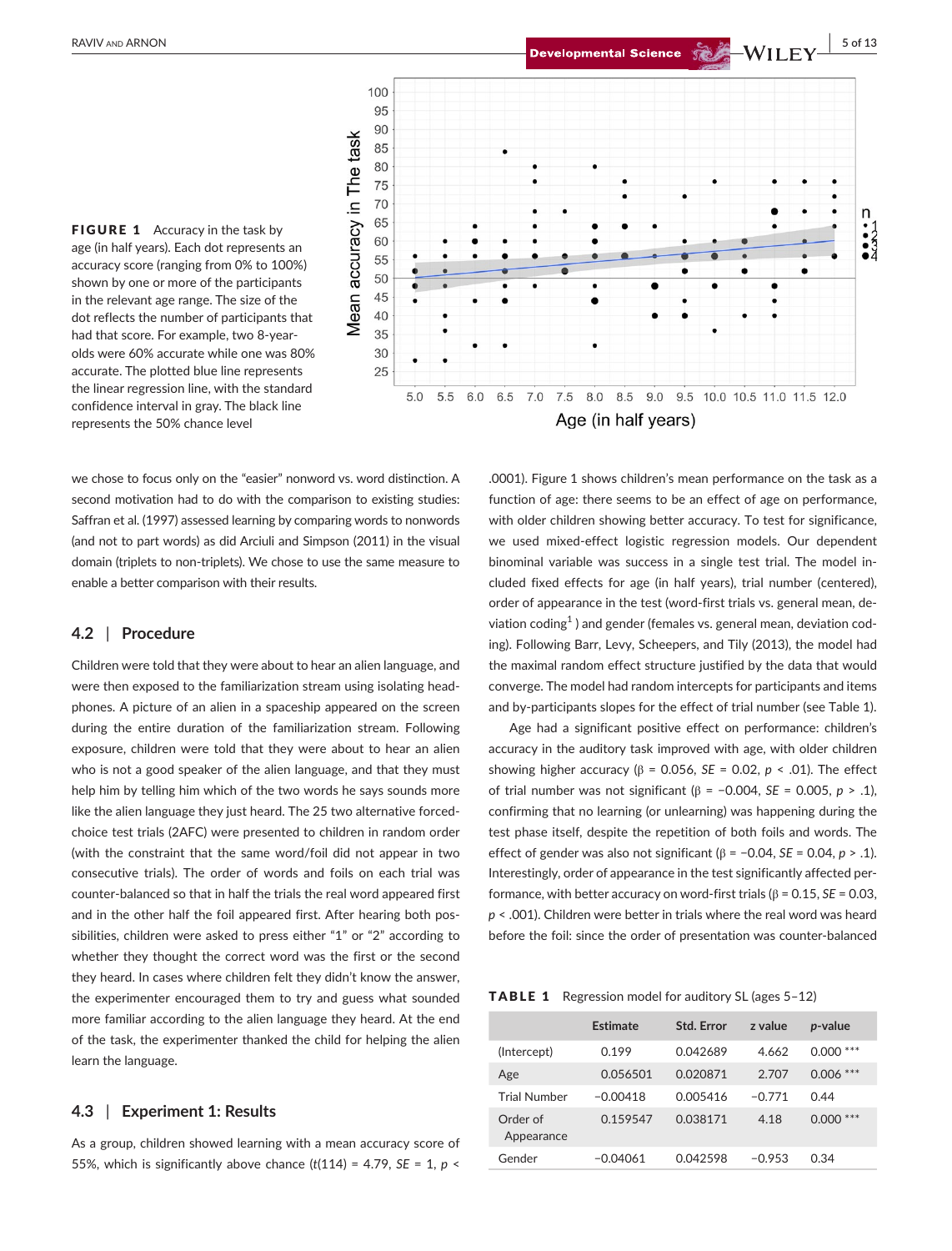**6 of 13 a**<br>**WILEY-Developmental Science Way and ARNON ARNON RAVIV AND ARNON** 

|                       | N   | <b>Mean ASL</b><br>score | Std.<br><b>Deviation</b> | $t$ -value      | p-value    |
|-----------------------|-----|--------------------------|--------------------------|-----------------|------------|
| Age group 5 to 6      | 20  | 48%                      | 2.4                      | $t(19) = -0.74$ | 0.465      |
| Age group 6.5 to 7.5  | 24  | 57%                      | 2.4                      | $t(23)=2.98$    | $0.006**$  |
| Age group 8 to 9      | 26  | 55%                      | 2.2                      | $t(25)=2.37$    | $0.025*$   |
| Age group 9.5 to 10.5 | 24  | 53%                      | 1.9                      | $t(23)=1.8$     | $0.084$ .  |
| Age group 11 to 12    | 21  | 60%                      | 2.3                      | $t(20)=4.61$    | $0.000***$ |
| All children          | 115 | 55%                      | $\mathbf{1}$             | $t(114)=4.79$   | $0.000***$ |
|                       |     |                          |                          |                 |            |

TABLE 2 Auditory SL accuracy by age bins

this could not reflect a preference for pressing 1 or 2. The advantage for word-first trials is in line with the "interval bias" which is often found in 2AFC tests (see García-Pérez & Alcalá-Quintana, 2010, 2011; Yeshurun, Carrasco, & Maloney, 2008, for reviews).

These results suggest that auditory SL improves with age. However, a somewhat different pattern emerged when we examined participants' performance in age bins: We divided our sample into five age bins each spanning exactly one year to look more closely at performance across development (the resulting bins had a relatively similar number of participants in each bin and across tasks). Importantly, we used one-year age bins only for presentational clarity: age was entered as a continuous factor (in half years), without any division into bins, in all analyses. When breaking down the results by one-year age bins, we saw that children in the youngest age group (ages 5 to 6) did not show learning: while all other age groups were significantly better than chance, the performance of the youngest group did not differ from chance (*M* = 48%, *t*(19) = −0.74, *SE* = 2.4, *p* > .1, see Table 2). This is also reflected in Figure 1, which shows that the majority of children aged 6 and below are performing at chance level. We therefore conducted a second analysis to see if the effect of age on performance was driven by the inclusion of the youngest age group that showed no learning.

We ran an additional mixed-effect model with a similar effect structure using the data obtained only from children older than 6 (without the 20 children in the youngest age bin, Table 3). The model had the same fixed and random effects structure as the model reported in Table 1. As suspected, the effect of age disappeared in the new model (Table 3): without the youngest children, age was no longer predicative of accuracy (β = 0.02, *SE* = 0.02, *p* > .1). That is, auditory SL did not show an improvement between the ages of 6.5 and 12, a significant developmental window.

| <b>TABLE 3</b> Regression model for auditory SL (ages 6.5-12) |  |
|---------------------------------------------------------------|--|
|---------------------------------------------------------------|--|

|                        | Estimate   | <b>Std. Error</b> | z value  | p-value      |
|------------------------|------------|-------------------|----------|--------------|
| (Intercept)            | 0.26018    | 0.047032          | 5.532    | $0.000***$   |
| Age                    | 0.02571    | 0.028043          | 0.917    | 0.359        |
| <b>Trial Number</b>    | $-0.00633$ | 0.006127          | $-1.034$ | 0.301        |
| Order of<br>Appearance | 0.15576    | 0.042117          | 3.698    | ***<br>0.000 |
| Gender                 | $-0.03824$ | 0.047029          | $-0.813$ | 0.41         |

To further support the importance of this null result, we ran a Bayes Factor analysis for the correlation between age and performance on the auditory task. This analysis allows us to compare the likelihood probability of two competing hypotheses (null hypothesis: no effect of age vs. alternative: effect of age) rather than just provide evidence against the null hypothesis. When all children were included in this analysis, we found moderate support for correlation between age and performance (*r* = 0.25, BF = 4.9). However, the opposite trend emerged when excluding the youngest age group of children: without them, there was actually moderate support for the null hypothesis (*r*  $= 0.09$ , BF  $= 0.2$ ), strengthening the claim that there isn't a significant correlation between age and performance in the auditory task after age 6.

This finding matches previous reports of age-invariance in the auditory domain (Saffran et al., 1997) and contrasts with reports from the visual domain (Arciuli & Simpson, 2011). It suggests that (1) auditory SL is a rather stable, age-invariant capacity during childhood, and (b) that there are modality-based differences in the development of SL. Importantly, the fact that children did not show learning in the youngest age group does not mean that they are incapable of learning auditory regularities (a pattern that would be inconsistent with the findings of auditory SL in infancy, see Saffran et al., 1996), but may simply reflect their difficulty with the more explicit measure of learning used here (we expand on this in the discussion). Nevertheless, the lack of change in performance once learning is shown (between ages 6.5 and 12) suggests that auditory SL does not improve during childhood. To further explore these differences, we conducted a second study looking at the development of visual SL across the same age range (5 to 12) and using a task that was matched on the statistical properties of the input.

#### **5** | **EXPERIMENT 2: VISUAL SL**

#### **5.1** | **Materials**

The visual stimuli consisted of a continuous temporal stream of colorful alien figures, containing five unique triplets of aliens (a total of 15 different aliens). Each alien figure appeared on the screen for 500 ms, with a 100 ms break between figures—resulting in a 1800 ms presentation time for each triplet. The triplets were created anew for each participant, so each participant saw a different set of triplets. For each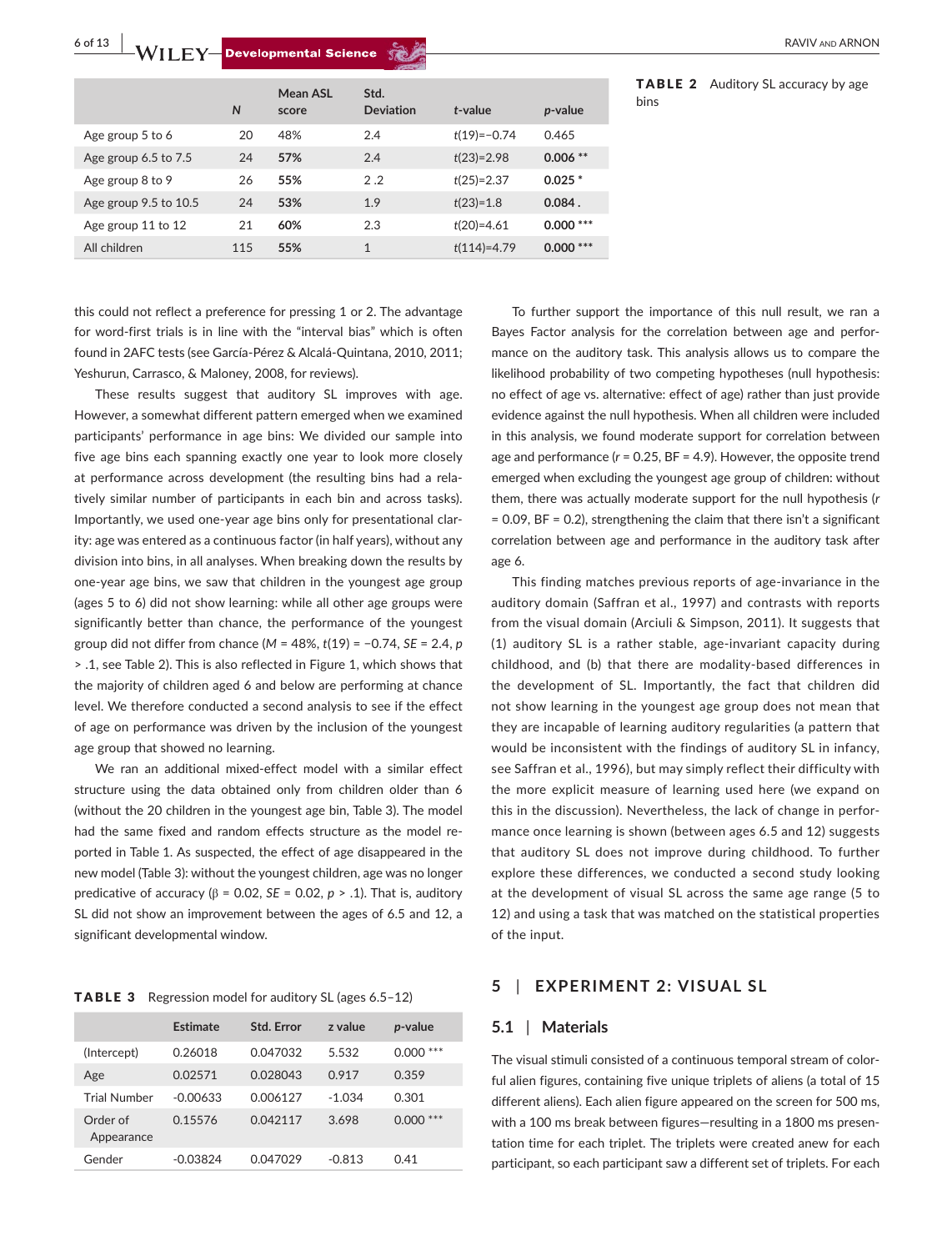**RAVIV** and ARNON **1999 1999 1999 1999 1999 1999 1999 1999 1999 1999 1999 1999 1999 1999 1999 1999 1999 1999 1999 1999 1999 1999 1999 1999 1999 1999 1999 1999 1999**

FIGURE 2 Accuracy in the visual task by age (in half years). Each dot represents an accuracy score (ranging from 0% to 100%) shown by one or more of the participants in the relevant age range. The size of the dot reflects the number of participants who had that score. For example, one 7-year-old was 60% accurate while another was 40% accurate. The plotted blue line represents the linear regression line, with the standard confidence interval appearing in gray. The black line represents the 50% chance level



participant, the five triplets were concatenated together in a semirandomized order (with the constraint that no triplet would appear twice in a row) to create the visual familiarization stream. The TPs between aliens within a triplet was 1, while the TPs of aliens between triplets was 0.25. The exposure phase lasted 3:30 minutes, with each triplet repeated 24 times. Importantly, there were no visual or temporal cues to indicate triplet boundaries.

The test phrase included 25 two alternative forced-choice trials (2AFC), in which participants saw two triplets and had to choose which three aliens really appeared in the same order in the stream they just saw. On each trial, participants saw a real triplet of aliens, either followed by or preceded by a foil triplet. Similar to the auditory task, foil triplets were constructed by combining aliens from different triplets, so that each alien in the foil triplets appeared in a similar position in real triplets, but with different surrounding aliens. This created a difference in the statistical properties of the triplets and foils: while the TPs between every two adjacent aliens within a triplet are 1, the TPs between every two aliens in a foil triplet are 0, as participants never saw these aliens appearing one after the other during familiarization. If participants are learning the statistical properties of the aliens in the visual stream, they should be able to distinguish between triplets and foils.

#### **5.2** | **Procedure**

Children were told that they were about to see a aliens walking into a spaceship, and were then exposed to the familiarization stream on the screen while hearing calming electronic music through soundcancelling headphones (this was done to increase the similarity in the procedure of the two studies and isolate children from distracting ambient noise). Following exposure, children were asked to help the spaceship commander who doesn't remember which aliens walked in together: they were asked to say which of the two triplets they will see walked into the spaceship together.

The 25 2AFC test trials were presented to children in random order (with the constraint that the same triplet/foil would not appear in two consecutive trials). The order of triplets and foils on each trial was counter-balanced so that in half of the trials the real triplet appeared first while in the other half the foil triplet appeared first. Children saw the two triplets sequentially. After seeing both possibilities, children were asked to press either "1" or "2" according to whether they thought the correct triplet was the first or the second they saw. In cases where children felt that they didn't know the answer, the experimenter encouraged them to try and guess what looked more familiar according to the aliens they saw. At the end of the task, the experimenter thanked the child for helping the spaceship commander.

#### **5.3** | **Experiment 2: Results**

As a group, children showed significant learning in the visual task: their mean accuracy score was 61%, which is significantly above chance (*t*(114) = 7.56, *SE* = 15, *p* < .0001). Figure 2 shows children's mean performance on the task as a function of age (in half years): age seems to affect performance, with older children showing better accuracy. To test for significance, we used mixed-effect logistic regression models, as we did for the auditory task. Our dependent binominal variable was success in a single test- trial. The model included fixed effects for age (in half years), and trial number (centered), order of appearance in the test (triplet-first general mean, deviation coding) and gender (females vs. general mean, deviation coding). The model had the maximal random effects structure justified by the data that would converge, including random intercepts for participants but not for items, as these were unique for each participant. We also included by-participant slopes for the effects of trials number and order of appearance (see Table 4).

Age had a strong, positive effect on performance, with children's accuracy significantly improving with age (β = 0.16, *SE* = 0.03,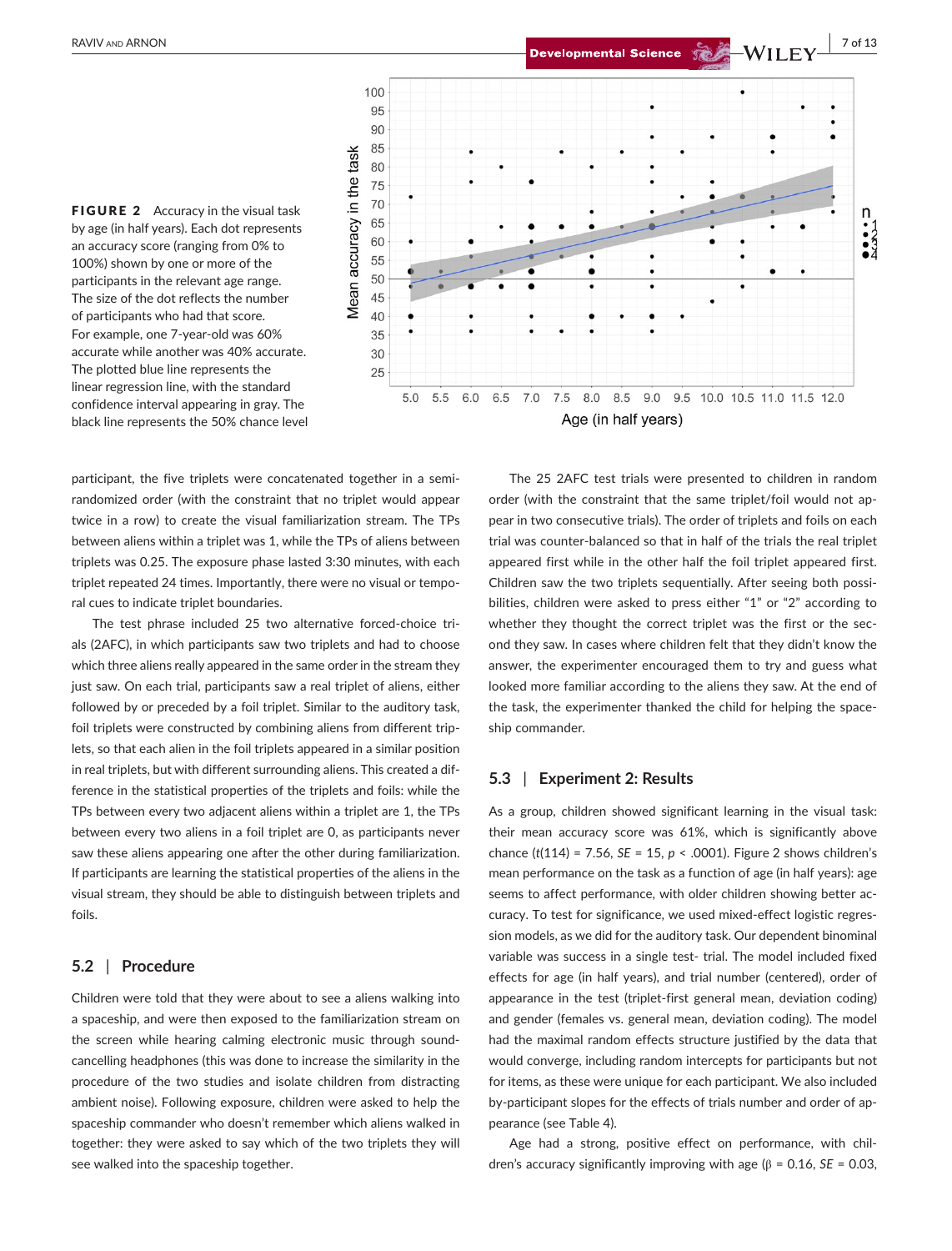**8 of 13 a**<br>**b a**<br>**b a**<br>**a**<br>**b a**<br>**c**<br>**b a**<br>**c**<br>**c**<br>**c**<br>**c**<br>**c**<br>**d a**<br><br>**c**<br>**c**<br>**d a**<br><br><br><br><br><br><br><br><br><br><br><br><br><br><br><br><br><br><br><br><br><br><br><br><br><br><br><br><br><br><br><br><br><br>

|  |  |  |  |  |  | <b>TABLE 4</b> Regression model for visual SL (ages $5-12$ ) |  |  |  |  |  |  |  |
|--|--|--|--|--|--|--------------------------------------------------------------|--|--|--|--|--|--|--|
|--|--|--|--|--|--|--------------------------------------------------------------|--|--|--|--|--|--|--|

|                        | Estimate   | Std. Error | z value  | <i>p</i> -value |
|------------------------|------------|------------|----------|-----------------|
| (Intercept)            | 0.501826   | 0.0612029  | 8.199    | ***<br>0.000    |
| Age                    | 0.167948   | 0.0301024  | 5.579    | ***<br>0.000    |
| <b>Trial Number</b>    | 0.000124   | 0.0059624  | 0.021    | 0.983           |
| Order of<br>Appearance | 0.046148   | 0.0410112  | 1.125    | 0.26            |
| Gender                 | $-0.05012$ | 0.0605512  | $-0.828$ | 0.408           |

 *< .001). The effect of trial number was not significant (* $β$  *= 0.0001, SE* = 0.005, *p* > .1), confirming that no learning (or unlearning) was happening during the test despite the repetitions of both foils and triplets. The effect of gender was also not significant ( $\beta$  = -0.05, *SE* = 0.06, *p* > .1). Interestingly, there was no effect for the order of appearance in the test: unlike in the auditory task children did not show an interval bias: they were not better when the real triplet appeared before the foil (β = 0.04, *SE* = 0.04, *p* > .1).

Given the pattern we found in the auditory domain, we wanted to look more closely at performance in the different age bins. We divided participants into the same descriptive one-year age bins used in the auditory task (Table 5). We discovered that as in Experiment 1, the youngest age group (children aged 5 to 6) did not show significant learning on the task; their performance did not differ from chance (*M* = 52.5%, *t*(21) = −0.96, *SE* = 2.6, *p* > .1), while all other age groups performed above chance (see Table 5). As in Experiment 1, we wanted to see if the effect of age was driven by the inclusion of the youngest age group that showed no learning—although this seemed less likely in the visual domain given the larger coefficient of age in the model.

We therefore conducted a second analysis without the children between the ages of 5 and 6 (*N* = 22). The model had the same fixed effects and random effects structure as the model reported in Table 6. Importantly, unlike in the auditory domain, the effect of age remained significant after excluding the youngest age group: children showed a strong improvement with age in the revised model ( $β = 0.2$ , *SE* = 0.04, *p* < .001). That is, visual SL, unlike auditory SL, *does* show an improvement between the ages of 6.5 to 12. This finding confirms previous reports of an improvement in visual SL across childhood (Arciuli & Simpson, 2011) and points to interesting developmental differences between SL in the visual and auditory domain. To further explore the relation between age and performance, we ran a Bayes Factor analysis

TABLE 6 Regression model for visual SL (ages 6.5–12)

|                        | Estimate | Std. Error | z value  | p-value      |
|------------------------|----------|------------|----------|--------------|
| (Intercept)            | 0.601812 | 0.072092   | 8.348    | 0.000        |
| Age                    | 0.202317 | 0.042575   | 4.752    | ***<br>0.000 |
| <b>Trial Number</b>    | 0.00428  | 0.007006   | 0.611    | 0.541        |
| Order of<br>Appearance | 0.014828 | 0.047458   | 0.312    | 0.755        |
| Gender                 | $-0.104$ | 0.07274    | $-1.429$ | 0.153        |

(as in the auditory domain) and found that in contrast with the results from the auditory domain, in the visual task there was very strong support for a positive correlation between age and performance, regardless of whether the youngest group of children was included in the analysis (*r* = 0.47, BF > 1000) or excluded from it (*r* = 0.43, BF > 1000). To further explore these differences between modalities, we conducted an analysis of the combined data from the two studies.

## **6** | **COMPARING AUDITORY AND VISUAL SL**

Since the auditory and visual modalities seem to display different developmental trajectories, we further explored the differences between them by directly comparing children's performance in both experiments. More specifically, we wanted to compare the effect of age on performance on the two tasks between the ages of 6.5 and 12, excluding the youngest group of children who did not show significant learning in either task (*N* = 42). To do this, we ran a mixed-effect logistic regression on the combined dataset (*N* = 188). The dependent binomial variable was accuracy on a given trial. The model included fixed effects for age (in half years, as a continuous and centered factor), modality (visual vs. auditory, dummy coded), order of appearance (wordfirst trials vs. general mean, deviation coding) and the interaction terms modality  $\times$  age and modality  $\times$  order of appearance (Table 7). The model had the maximal random effect structure justified by the data that would converge, including random intercepts for participants and a by-participant slope for the effect of order of appearance.

As expected, the effect of age was not significant in the combined model ( $β = 0.02$ , *SE* = 0.03,  $p > .1$ ), but the interaction between age and modality was highly significant (β = 0.13, *SE* = 0.05, *p* < .01). This

TABLE 5 Visual SL accuracy by age bins

|                       | N   | Mean<br><b>VSL</b><br>score | Std.<br><b>Deviation</b> | t-value         | p-value    |
|-----------------------|-----|-----------------------------|--------------------------|-----------------|------------|
| Age Group 5 to 6      | 22  | 52%                         | 2.6                      | $t(21) = -0.96$ | 0.347      |
| Age Group 6.5 to 7.5  | 26  | 57%                         | 2.4                      | $t(25)=2.92$    | $0.007**$  |
| Age Group 8 to 9      | 30  | 59%                         | 2.9                      | $t(29)=3.1$     | $0.004$ ** |
| Age Group 9.5 to 10.5 | 19  | 67%                         | 3.3                      | $t(18)=5.06$    | $0.000***$ |
| Age Group 11 to 12    | 18  | 74%                         | 3.6                      | $t(17)=6.88$    | $0.000***$ |
| All Children          | 115 | 61%                         | 1.4                      | $t(114)=7.56$   | $0.000***$ |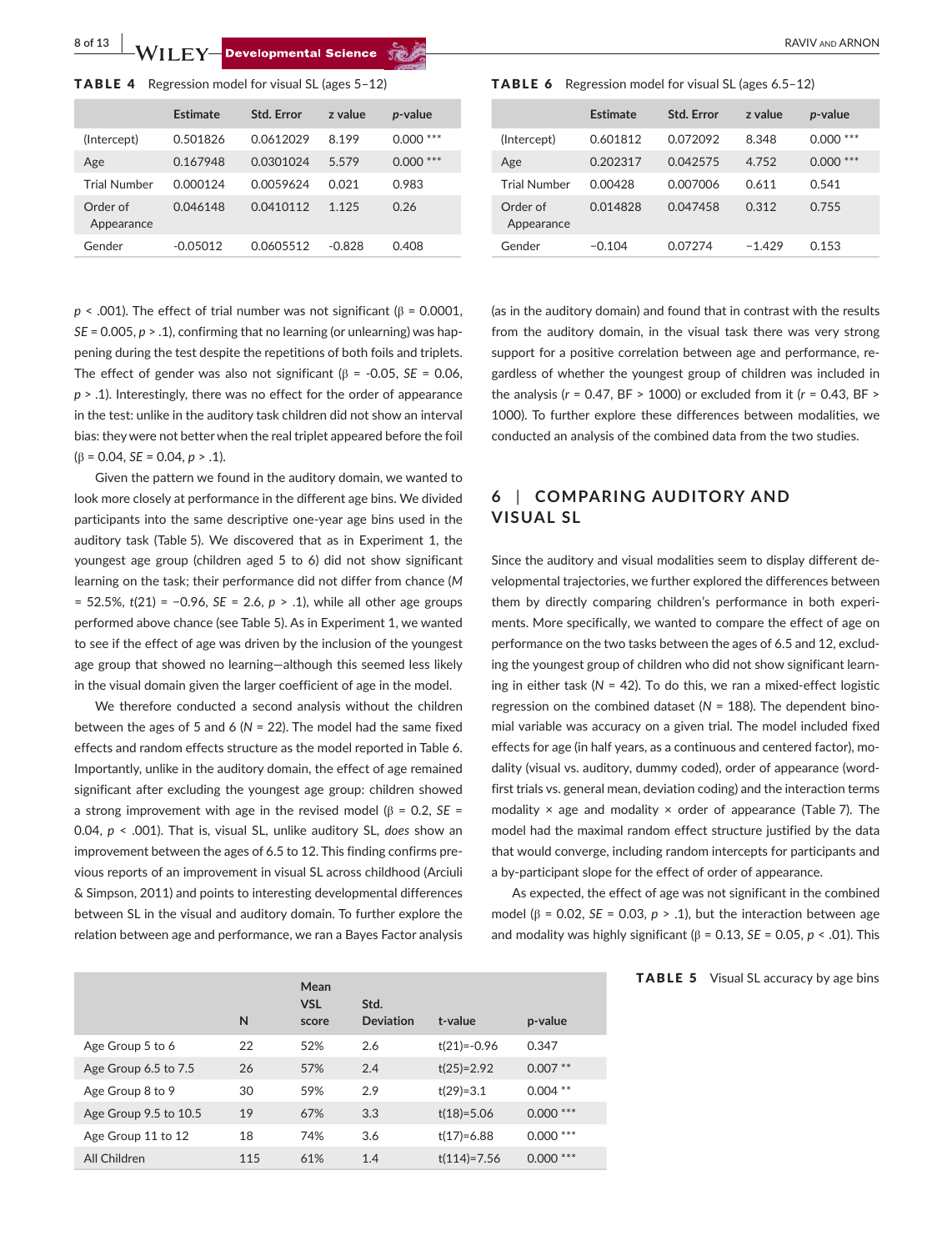TABLE 7 Regression model for visual and auditory SL (ages 6.5-12)

|                                | Estimate   | Std. Error | z-value  | p-value    |  |  |
|--------------------------------|------------|------------|----------|------------|--|--|
| (Intercept)                    | 0.26758    | 0.05559    | 4.814    | $0.000***$ |  |  |
| Modality (Visual vs. Auditory) | 0.2536     | 0.08206    | 3.09     | $0.001$ ** |  |  |
| Age                            | 0.02355    | 0.03291    | 0.716    | 0.474      |  |  |
| Order of Appearance            | 0.16103    | 0.04242    | 3.796    | $0.000***$ |  |  |
| Modality X Age                 | 0.13335    | 0.05152    | 2.588    | $0.009$ ** |  |  |
| Modality X Order of Appearance | $-0.14315$ | 0.063      | $-2.272$ | $0.023*$   |  |  |
|                                |            |            |          |            |  |  |

suggests that an increase in participant's age was associated with improved performance in the visual SL task, but not in the auditory SL task. This result matches our observation from Experiments 1 and 2: age-related effects in SL were found only in the visual domain. The model also showed a significant main effect of modality (β = 0.25, *SE* = 0.08, *p* < .01), with visual SL being better than auditory SL across childhood. This modality-based difference in the development of SL is illustrated in Figure 3, which shows that visual learning improves with age, while auditory learning does not. Interestingly, an additional difference between the modalities is seen in the effect of order-ofappearance during testing: performance was better overall when the real word/triplet appeared first (β = 0.16, *SE* = 0.04, *p* < .001), but this was qualified by a significant interaction with modality (β = −0.14, *SE* = 0.06, *p* < .05), indicating that the interval bias was only affecting performance in the auditory modality.

## **7** | **DISCUSSION**

We set out to explore the effect of age on visual and auditory SL throughout childhood as a way of better understanding the nature of SL and its role in learning. While SL has been studied extensively over the past 20 years, very few studies have examined SL during development, and they report mixed findings. While some suggest that SL improves with age (e.g., Arciuli & Simpson, 2011), others report that it is age-invariant (Saffran et al., 1997). In this paper, we wanted to contrast three different predictions on the effect of age on SL: the first is that SL is age-invariant and does not change much across development; the second suggests that SL improves with age, but that this pattern can only be detected by looking across a large slice of development with a big enough sample; the third proposes that the effect of age on SL is modality-based: visual SL will improve with age while auditory SL will not. To evaluate these predictions, we conducted a large-scale study of visual and auditory SL across childhood using tasks that were matched on their statistical properties.

Our results provide clear support for the third prediction: we found a contrast between the developmental trajectories of SL abilities in the auditory and visual modalities: While visual SL improved significantly during childhood (between the ages of 6.5 and 12), auditory SL did not. These results mirror the findings of Arciuli and Simpson (2011), who reported an improvement with age in the visual domain for similar ages, and are also in line with Saffran et al. (1997), who reported age-invariance in the auditory domain. When taking modality into account, the existing findings are no longer contradictory. Instead, they suggest that there are important modality-based differences in children's statistical learning abilities: age affected development differently in the two domains, and learning was better in the visual domain compared to the auditory one.

The finding that auditory SL does not improve with age is supportive of Reber's claim that some implicit learning mechanisms—especially those used early in life—are age-invariant. The age-invariance seen in this study is consistent with the postulated role of auditory SL in language acquisition (e.g., Saffran et al., 1996; Saffran et al., 1997), which

FIGURE 3 Accuracy in both SL tasks by modality and age (in half years). Each dot represents an accuracy score (ranging from 0% to 100%) shown by one or more of the participants in the relevant age range. The size of the dot reflects the number of participants who had that score. The two colorful plotted lines represent the linear regression lines for each modality, with the standard confidence interval appearing in gray. The black line represents the 50% chance level

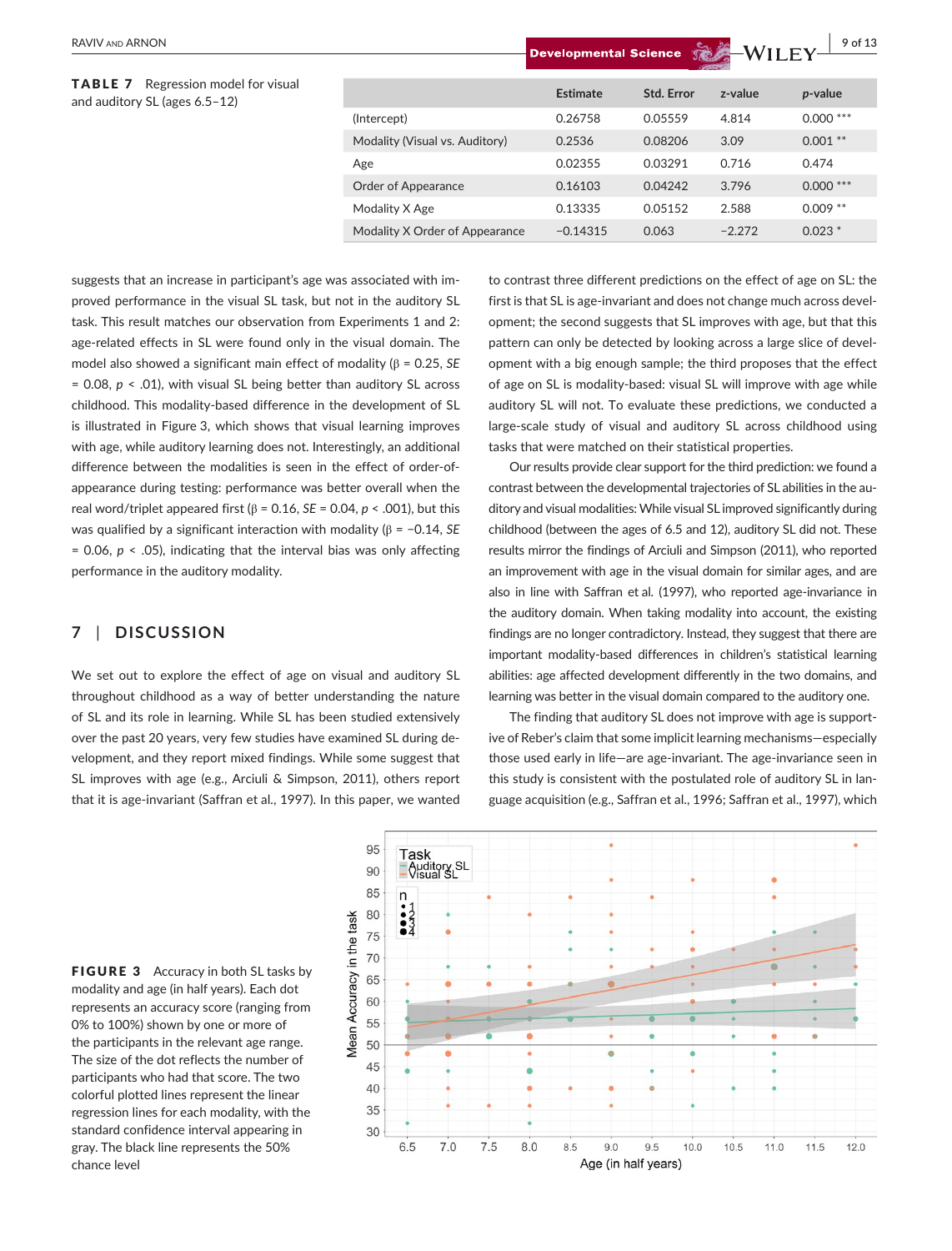is often argued to be at its prime during infancy and early childhood (Birdsong, 1999). Finding that auditory SL does not improve during childhood supports its role in language acquisition (Arciuli & von Koss Torkildsen, 2012; Romberg & Saffran, 2010) by showing that it is an early-maturing capacity already developed at a time when children need to discover regularities and structure in their native language. However, this conclusion is limited: until we collect data on auditory SL at the age range between 8 months (for which there is ample evidence of auditory SL; e.g., Saffran et al., 1996) and 6 years of age, we cannot know if auditory SL abilities change or remain stable between birth and age 6. As discussed in the introduction, no study to date has looked across these ages, among other things because of the methodological challenge in devising tasks that can be used appropriately and reliably across the entire age range.

Findings from the period between infancy and early childhood are crucial in understanding the developmental trajectory of auditory SL: this is the time period in which children's language skills develop the most, and in which many other cognitive changes occur. The lack of data from this age range means that we cannot distinguish between several different developmental accounts of SL. On the one hand, auditory SL could be fully developed from birth and not change much throughout late infancy. Such an account would be consistent with arguments of invariant implicit learning mechanisms. Alternatively, SL could gradually improve between infancy and early childhood, parallel to other cognitive changes in this time period. This account is supported by the findings of Emberson et al. (under review) who found better auditory SL in 10-month-old infants compared to 8-month-old infants. A third possibility is that auditory SL improves significantly during the first year of life, as infants learn about the sounds of their native language (Kuhl, 2004), and then remains constant throughout development or changes its efficiency due to prior knowledge and experience with specific types of regularities (Thiessen, Girard, & Erickson, 2016). This view is supported by studies showing that prior linguistic knowledge can mediate word segmentation in both adults and infants (Finn & Hudson-Kam, 2008; Thiessen & Saffran, 2003). In order to distinguish between these different trajectories, one needs an auditory SL task that can be used with children from early infancy to childhood (and such tasks do not currently exist).

In both tasks, the youngest age group (ages 5–6y) did not show learning: they were not significantly above chance. While it is theoretically possible that this pattern reflects a developmental change, several factors point against such an interpretation. There are several reasons to believe that this pattern does not indicate a qualitative change in learning after age 6 (or a so-called "step function") but instead reflects young children's difficulty with the relatively explicit judgments required in the task (e.g., saying whether the sounds make up a real word or not). First, infants do exhibit learning in both visual and auditory SL when using more implicit measures like listening times (e.g., Kirkham et al., 2002; Saffran et al., 1996) and SL was found already in newborns (e.g., Bulf et al., 2011; Teinonen et al., 2009). Developmentally, it is unlikely that an ability that is present early in life disappears before age 6 only to resurface again 6 months later. A more likely explanation is that the youngest children were learning the regularities but failed to

manifest this implicit knowledge using the explicit forced-choice task used in this study. Supportive of this claim, younger children generally struggle in learning artificial languages in laboratory settings, resulting in worse performance overall (Ferman & Karni, 2010; Folia, Uddén, De Vries, Forkstam, & Petersson, 2010). That is, the lack of learning in the youngest age group seems more consistent with difficulty in performing the explicit task than with a change in SL.

Further work is needed to see if indeed there is a change in SL abilities during early childhood. To conduct such work, we need to develop more implicit tasks that can be used with younger age groups. More implicit measurements (e.g., reaction times) have been recently put to use with adult learners (self-paced visual presentation; Karuza, Farmer, Fine, Smith, & Jaeger, 2014; Rapid Serial Auditory Presentation; Franco, Eberlen, Destrebecqz, Cleeremans, & Bertels, 2015). However, these tasks are not suitable for assessing auditory learning and, more importantly, are not suitable for use with infants, and are challenging to use with young children, who exhibit a greater degree of variance. Since there are large age-related and individual differences in motor control during early childhood, it is problematic to use RTs to compare performance across different ages. We are currently working on developing novel implicit SL tasks that could be used with both infants and young children to give a more comprehensive description of the developmental trajectory of SL during early childhood.

#### **7.1** | **Modality-based differences in SL**

There are multiple factors that may lead to differences in performance in the auditory and the visual domain: the stimuli in the two tasks are inherently different, as is our accumulated experience in each modality. Nevertheless, it is still theoretically informative to ask how performance varies between modalities when learners are presented with similar distributional input (Conway & Christiansen, 2005; Siegelman & Frost, 2015). While our tasks were not directly comparable on every aspect, they were matched in the statistical information presented to learners. Despite similar TPs, similar statistical properties and similar procedures in both tasks, and despite the fact that there were slightly more repetitions in the auditory task, children showed higher accuracy in the visual modality throughout development. This result differs from Conway and Christiansen (2005), who found an auditory advantage, but is consistent with Siegelman and Frost (2015), who also found a visual advantage.

One possible reason for this discrepancy is the different presentation rates used in both tasks, which have been found to affect performance differently in the visual and auditory domains: adults show better learning in the visual domain with slower presentation rates and better learning in the auditory domain at faster presentation rates (Emberson et al., 2011). Children also show improved learning of visual triplets with slower presentation rates (Arciuli & Simpson, 2011). The fact that our presentation rates were not constant across tasks may have contributed to the difference between the modalities. However, it is unlikely that this factor is what underlies the advantage seen in the visual domain for two reasons. First, auditory learning was worse despite being presented at the short and "optimal" presentation rate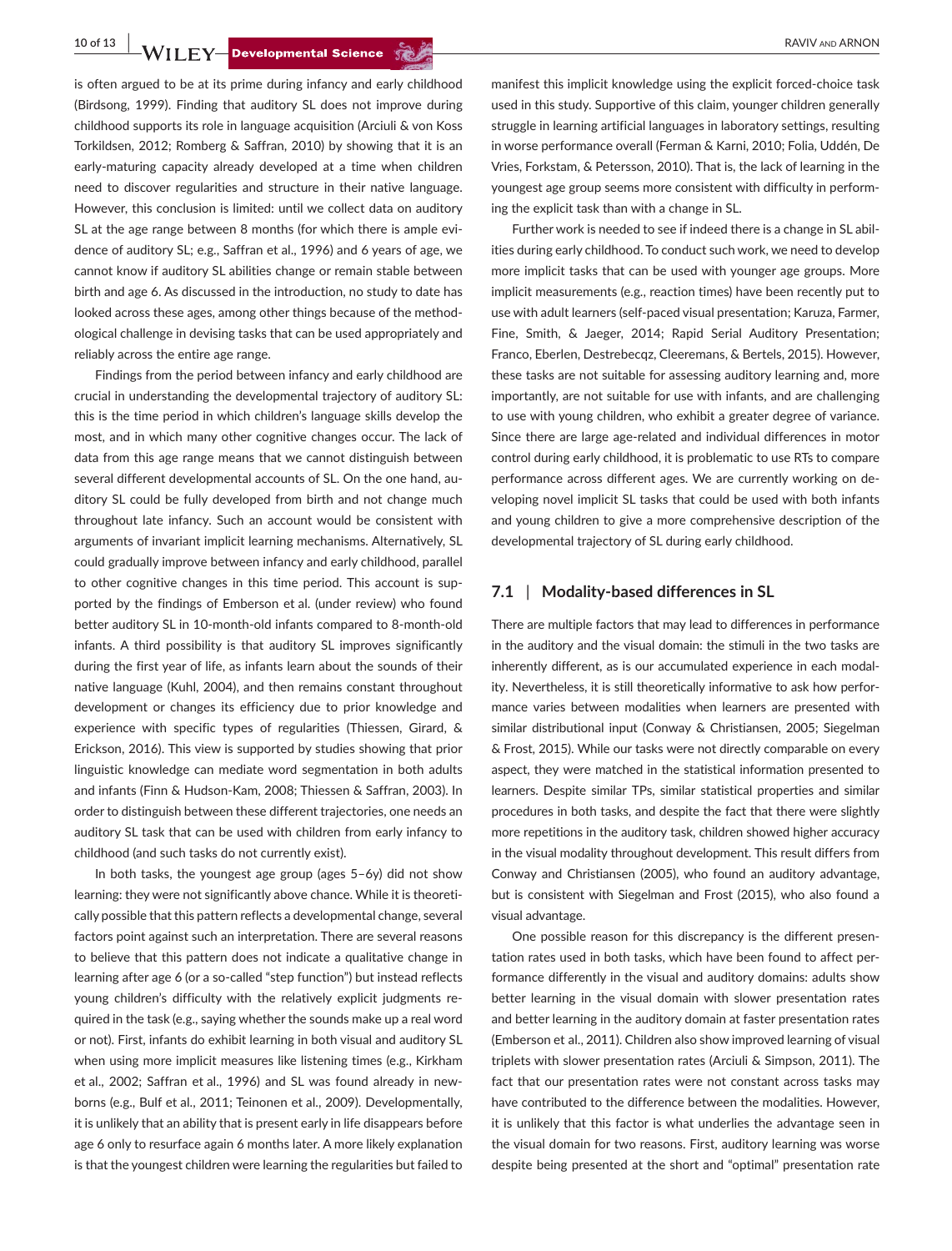(Emberson et al., 2011). Second, both of our tasks required learning temporal regularities (as opposed to spatial ones), which are supposed to be harder to learn in the visual domain (Emberson et al., 2011; but see Tummeltshammer, Amso, French, & Kirkham, 2016, for a more complex pattern of results with infants). In other words, despite presenting the auditory stimuli at an easier presentation rate and despite making the visual relations harder to learn by using temporal regularities, visual SL was still better than auditory SL across ages. It is more likely that the visual advantage was affected by the stimuli itself. We used syllables as our auditory stimuli, which are also used in adult studies of auditory SL. However, we used aliens as our visual stimuli, which are more distinguishable compared to the complex, unidentifiable shapes often used in adult studies (Turk-Brown et al., 2005). Adults may find the complex visual shapes used in Turk-Brown et al. harder to process compared to syllables, resulting in worse performance in the visual domain. Since the visual items used here were perhaps easier to process, this helped to match the familiarity of syllables compared to novel visual items. This result suggests that SL is sensitive not only to modality, but also to specific stimulus features: which modality shows better performance is related (among other things) to the familiarity and ease of encoding of the stimuli used in each domain.

While our main goal was to examine the effect of age on SL, our results have important implications for the debate on the domaingenerality of SL. Several studies have uncovered modality-based differences in adults' performance (Conway & Christiansen, 2005; Siegelman & Frost, 2015), and our study strengthens and expands on these findings by showing that modality-based differences in SL are present in childhood as well, with different modalities showing different learning rates, different biases and different developmental trajectories. Our findings therefore support modality-sensitive models of SL, which argue that it is not a unitary, a-modal capacity but rather one that is affected by the specific constraints and characteristics of different sensory inputs. Importantly, modality-based effects do not necessarily mean *modality-specificity* in the sense of a separate and distinct learning mechanism for each domain: SL can show modality effects yet still be, to a degree, domain-general (Emberson et al., 2011; Frost et al., 2015; Saffran & Thiessen, 2007). For instance, a single learning mechanism could receive information from multiple domains, so the input is first processed and encoded according to its perceptual modality and only then fed into a multi-modal mechanism for further computation and learning. In such a model, modality-based differences arise when the input is encoded. Recent imaging findings provide support for this model by showing that both shared and distinct neural networks are activated while learning in different modalities (Frost et al., 2015). Taken together, our findings add to the growing literature showing that SL is a modality-sensitive and stimuli-sensitive capacity and predicts that learning outcomes will be affected by the differences between perceptual modalities.

#### **7.2** | **Conclusions**

This study examined the developmental trajectory of visual and auditory SL. The results show that the development of statistical learning

 **BAVIV** AND ARNON **11 of 13** 

is affected by modality: while auditory SL seems age-invariant across childhood, visual SL improves significantly with age. This result reconciles previous studies which showed different patterns in the visual and auditory domain (e.g., Arciuli & Simpson, 2011; Saffran et al., 1997). These findings also support modality-based differences in SL (Frost et al., 2015), and suggest that SL is not a unitary, stable capacity, but rather one that is sensitive to both modality and stimulus features. Our results highlight the need to develop more implicit SL tasks that can be used from infancy to adulthood, to see if auditory SL is truly invariant from birth or whether it undergoes changes during infancy.

#### **ACKNOWLEDGEMENTS**

We wish to thank Noam Siegelman for comments and help with the statistical analyses; Ram Frost for comments and helpful discussions; and the audience at the BCBL statistical learning workshop. We also want to thank the research assistants at the Living Lab in the Bloomfield Science museum (Tamar Johnson, Maya Enisman, Amira Laufer; Ayelet Gertsovski; Ruth Goldberg), the museum staff; and the children and parents who participated in the studies. The research was funded by an Israeli Science Foundation grant to the second author (grant number 584/16).

#### **ENDNOTE**

 $1$  This coding system compares the mean of the dependent variable for a given level to the overall mean of the variable. In this case, we compare success on word-first trials to the general mean on all trials. Coding in this way allows us to interpret the intercept of the model as the mean probability for success in a given trial in inverse logit space. If converted to probabilities, the intercept will closely correspond to the mean accuracy score in the task on a scale of 0 to 1 (0.55 for 55%). Therefore, significant learning in the task is also demonstrated by a significant positive intercept in the model.

#### **REFERENCES**

- Arciuli, J., & Simpson, I.C. (2011). Statistical learning in typically developing children: The role of age and speed of stimulus presentation. *Developmental Science*, *14*, 464–473.
- Arciuli, J., & Simpson, I.C. (2012). Statistical learning is related to reading ability in children and adults. *Cognitive Science*, *36*, 286–304.
- Arciuli, J., & von Koss Torkildsen, J. (2012). Advancing our understanding of the link between statistical learning and language acquisition: The need for longitudinal data. *Frontiers in Psychology*, *3*, 324.
- Barr, D.J., Levy, R., Scheepers, C., & Tily, H.J. (2013). Random effects structure for confirmatory hypothesis testing: Keep it maximal. *Journal of Memory and Language*, *68*, 255–278.
- Bertels, J., Boursain, E., Destrebecqz, A., & Gaillard, V. (2015). Visual statistical learning in children and young adults: How implicit? *Frontiers in Psychology*, *5*, 1541.
- Birdsong, D. (Ed.) (1999). *Second language acquisition and the critical period hypothesis*. New York: Routledge.
- Bulf, H., Johnson, S.P., & Valenza, E. (2011). Visual statistical learning in the newborn infant. *Cognition*, *121*, 127–132.
- Cristia, A., Seidl, A., Singh, L., & Houston, D. (2016). Test–retest reliability in infant speech perception tasks. *Infancy*, *21*, 648–667.
- Colombo, J. (2001). The development of visual attention in infancy. *Annual Review of Psychology*, *52*, 337–367.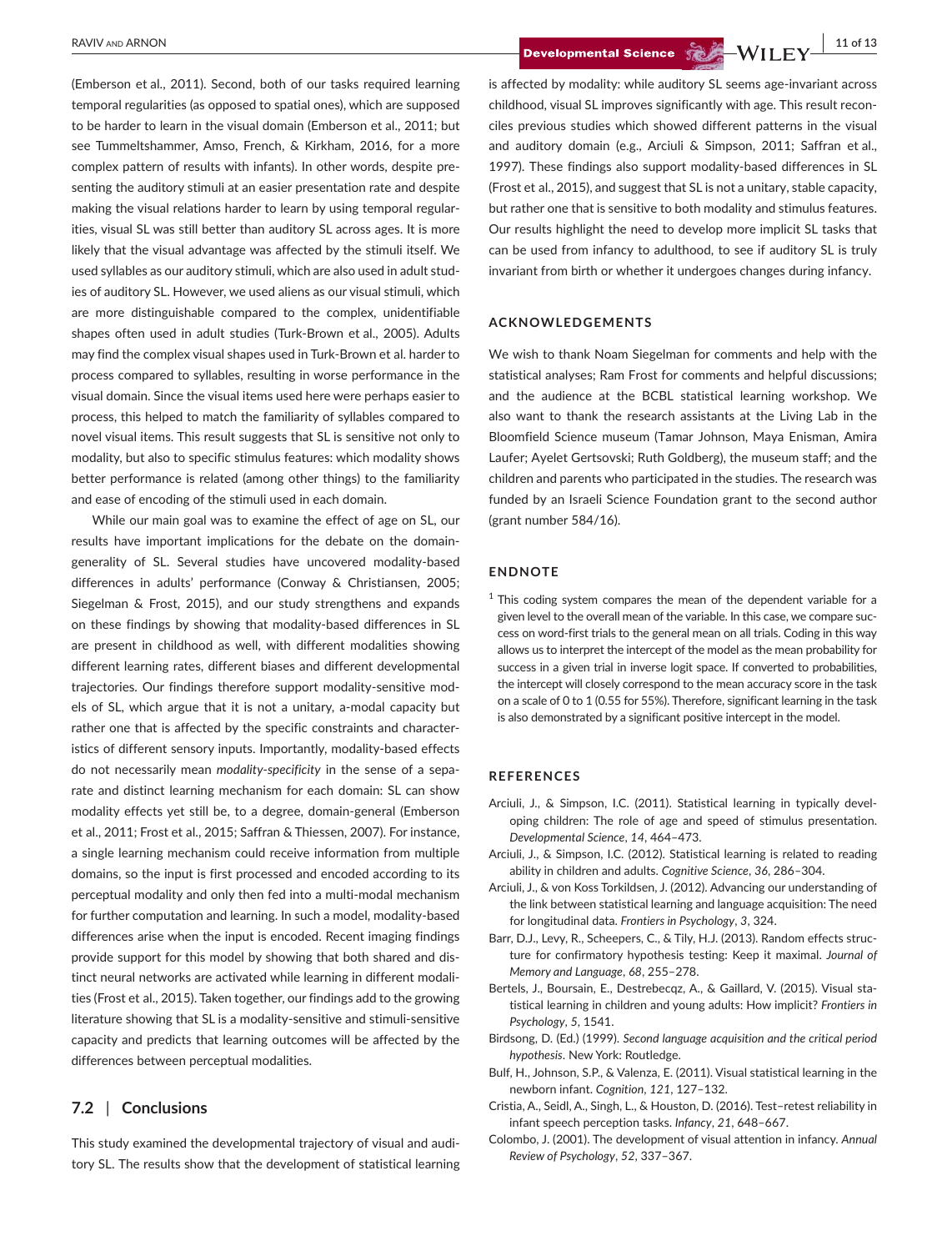**12 of 13 a** RAVIV and ARNON RAVIV and ARNON

- Conway, C.M., Bauernschmidt, A., Huang, S.S., & Pisoni, D.B. (2010). Implicit statistical learning in language processing: Word predictability is the key. *Cognition*, *114*, 356–371.
- Conway, C.M., & Christiansen, M.H. (2005). Modality-constrained statistical learning of tactile, visual, and auditory sequences. *Journal of Experimental Psychology: Learning, Memory, and Cognition*, *31*, 24–39.
- Emberson, L.L., Conway, C.M., & Christiansen, M.H. (2011). Timing is everything: Changes in presentation rate have opposite effects on auditory and visual implicit statistical learning. *Quarterly Journal of Experimental Psychology*, *64*, 1021–1040.
- Emberson, L., Misyak, J.B., Schwade, J., Christiansen, M.H., & Goldstein, M.H. (under review). How abstract is statistical learning? Comparing learning across visual and auditory perceptual modalities in infancy. Presented at the Interdisciplinary Advances in Statistical Learning Conference, Bilbao, Spain.
- Ferman, S., & Karni, A. (2010). No childhood advantage in the acquisition of skill in using an artificial language rule. *PLoS One*, *5*, e13648.
- Finn, A.S., & Hudson-Kam, C.L. (2008). The curse of knowledge: First language knowledge impairs adult learners' use of novel statistics for word segmentation. *Cognition*, *108*, 477–499.
- Folia, V., Uddén, J., De Vries, M., Forkstam, C., & Petersson, K.M. (2010). Artificial language learning in adults and children. *Language Learning*, *60*(s2), 188–220.
- Franco, A., Eberlen, J., Destrebecqz, A., Cleeremans, A., & Bertels, J. (2015). Rapid serial auditory presentation: A new measure of statistical learning in speech segmentation. *Experimental Psychology*, *62*, 346–351.
- Frost, R., Armstrong, B.C., Siegelman, N., & Christiansen, M.H. (2015). Domain generality versus modality specificity: The paradox of statistical learning. *Trends in Cognitive Sciences*, *19*, 117–125.
- García-Pérez, M.A., & Alcalá-Quintana, R. (2010). The difference model with guessing explains interval bias in two-alternative forced-choice detection procedures. *Journal of Sensory Studies*, *25*, 876–898.
- García-Pérez, M.A., & Alcalá-Quintana, R. (2011). Interval bias in 2AFC detection tasks: Sorting out the artifacts. *Attention, Perception, and Psychophysics*, *73*, 2332–2352.
- Gathercole, S.E., Pickering, S.J., Ambridge, B., & Wearing, H. (2004). The structure of working memory from 4 to 15 years of age. *Developmental Psychology*, *40*, 177–190.
- Gebhart, A.L., Newport, E.L., & Aslin, R.N. (2009). Statistical learning of adjacent and nonadjacent dependencies among nonlinguistic sounds. *Psychonomic Bulletin and Review*, *16*, 486–490.
- Gervain, J., Nespor, M., Mazuka, R., Horie, R., & Mehler, J. (2008). Bootstrapping word order in prelexical infants: A Japanese-Italian cross-linguistic study. *Cognitive Psychology*, *57*, 56–74.
- Gervain, J., & Werker, J.F. (2008). How infant speech perception contributes to language acquisition. *Language and Linguistics Compass*, *2*, 1149–1170.
- Gómez, R.L., & Gerken, L. (1999). Artificial grammar learning by 1-year-olds leads to specific and abstract knowledge. *Cognition*, *70*, 109–135.
- Janacsek, K., Fiser, J., & Nemeth, D. (2012). The best time to acquire new skills: Age-related differences in implicit sequence learning across the human lifespan. *Developmental Science*, *15*, 496–505.
- Karuza, E.A., Farmer, T.A., Fine, A.B., Smith, F.X., & Jaeger, T.F. (2014). Online measures of prediction in a self-paced statistical learning task. In Proceedings of the 36th annual meeting of the Cognitive Science Society, Quebec City, Canada.
- Kidd, E. (2012). Implicit statistical learning is directly associated with the acquisition of syntax. *Developmental Psychology*, *48*, 171–184.
- Kirkham, N.Z., Slemmer, J.A., & Johnson, S.P. (2002). Visual statistical learning in infancy: Evidence for a domain general learning mechanism. *Cognition*, *83*, B35–B42.
- Krogh, L., Vlach, H.A., & Johnson, S.P. (2012). Statistical learning across development: Flexible yet constrained. *Frontiers in Psychology*, *3*, 598.
- Kuhl, P.K. (2004). Early language acquisition: Cracking the speech code. *Nature Reviews Neuroscience*, *5*, 831–843.
- Lukács, Á., & Kemény, F. (2014). Development of different forms of skill learning throughout the lifespan. *Cognitive Science*, *39*, 383–404.
- Maye, J., Werker, J.F., & Gerken, L. (2002). Infant sensitivity to distributional information can affect phonetic discrimination. *Cognition*, *82*, 101–111.
- Meulemans, T., Van der Linden, M., & Perruchet, P. (1998). Implicit sequence learning in children. *Journal of Experimental Child Psychology*, *69*, 199–221.
- Misyak, J.B., & Christiansen, M.H. (2012). Statistical learning and language: An individual differences study. *Language Learning*, *62*, 302–331.
- Misyak, J.B., Goldstein, M.H., & Christiansen, M.H. (2012). Statisticalsequential learning in development. In P. Rebuschat & J.N. Williams (Eds.), *Statistical learning and language acquisition* (pp. 13–54). De Gruyter.
- Perruchet, P., & Pacton, S. (2006). Implicit learning and statistical learning: One phenomenon, two approaches. *Trends in Cognitive Sciences*, *10*, 233–238.
- Reber, A.S. (1993). *Implicit learning and tacit knowledge: An essay on the cognitive unconscious*. Oxford: Oxford University Press.
- Romberg, A.R., & Saffran, J.R. (2010). Statistical learning and language acquisition. *Wiley Interdisciplinary Reviews: Cognitive Science*, *1*, 906–914.
- Saffran, J.R. (2001). The use of predictive dependencies in language learning. *Journal of Memory and Language*, *44*, 493–515.
- Saffran, J.R. (2002). Constraints on statistical language learning. *Journal of Memory and Language*, *47*, 172–196.
- Saffran, J.R. (2003). Statistical language learning: Mechanisms and constraints. *Current Directions in Psychological Science*, *12*, 110–114.
- Saffran, J.R., Aslin, R.N., & Newport, E.L. (1996). Statistical learning by 8-month-old infants. *Science*, *274*, 1926–1928.
- Saffran, J.R., Newport, E.L., Aslin, R.N., Tunick, R.A., & Barrueco, S. (1997). Incidental language learning: Listening (and learning) out of the comer of your ear. *Psychological Science*, *8*, 101–105.
- Saffran, J.R., Pollak, S.D., Seibel, R.L., & Shkolnik, A. (2007). Dog is a dog is a dog: Infant rule learning is not specific to language. *Cognition*, *105*, 669–680.
- Saffran, J.R., & Thiessen, E.D. (2007). Domain general learning capacities. In E. Hoff & M. Shatz (Eds.), *Blackwell handbook of language development* (pp. 68–86). Oxford: Blackwell.
- Scaife, M., & Bruner, J.S. (1975). The capacity for joint visual attention in the infant. *Nature*, *253*, 265–266.
- Schlichting, M.L., Guarino, K.F., Schapiro, A.C., Turk-Browne, N.B., & Preston, A.R. (2017). Hippocampal structure predicts statistical learning and associative inference abilities during development. *Journal of Cognitive Neuroscience*, *29*, 37–51.
- Shafto, C.L., Conway, C.M., Field, S.L., & Houston, D.M. (2012). Visual sequence learning in infancy: Domain-general and domain-specific associations with language. *Infancy*, *17*, 247–271.
- Siegelman, N., & Frost, R. (2015). Statistical learning as an individual ability: Theoretical perspectives and empirical evidence. *Journal of Memory and Language*, *81*, 105–120.
- Teinonen, T., Fellman, V., Näätänen, R., Alku, P., & Huotilainen, M. (2009). Statistical language learning in neonates revealed by event-related brain potentials. *BMC Neuroscience*, *10*, 21.
- Thiessen, E.D., & Erickson, L.C. (2013). Beyond word segmentation A twoprocess account of statistical learning. *Current Directions in Psychological Science*, *22*, 239–243.
- Thiessen, E.D., & Erickson, L.C. (2015). Perceptual development and statistical learning. In B. MacWhinney & W. O'Grady (Eds.), *The handbook of language emergence* (pp. 396–414). New York: Wiley-Blackwell.
- Thiessen, E.D., Girard, S., & Erickson, L.C. (2016). Statistical learning and the critical period: How a continuous learning mechanism can give rise to discontinuous learning. *Wiley Interdisciplinary Reviews: Cognitive Science*, *7*, 276–288.